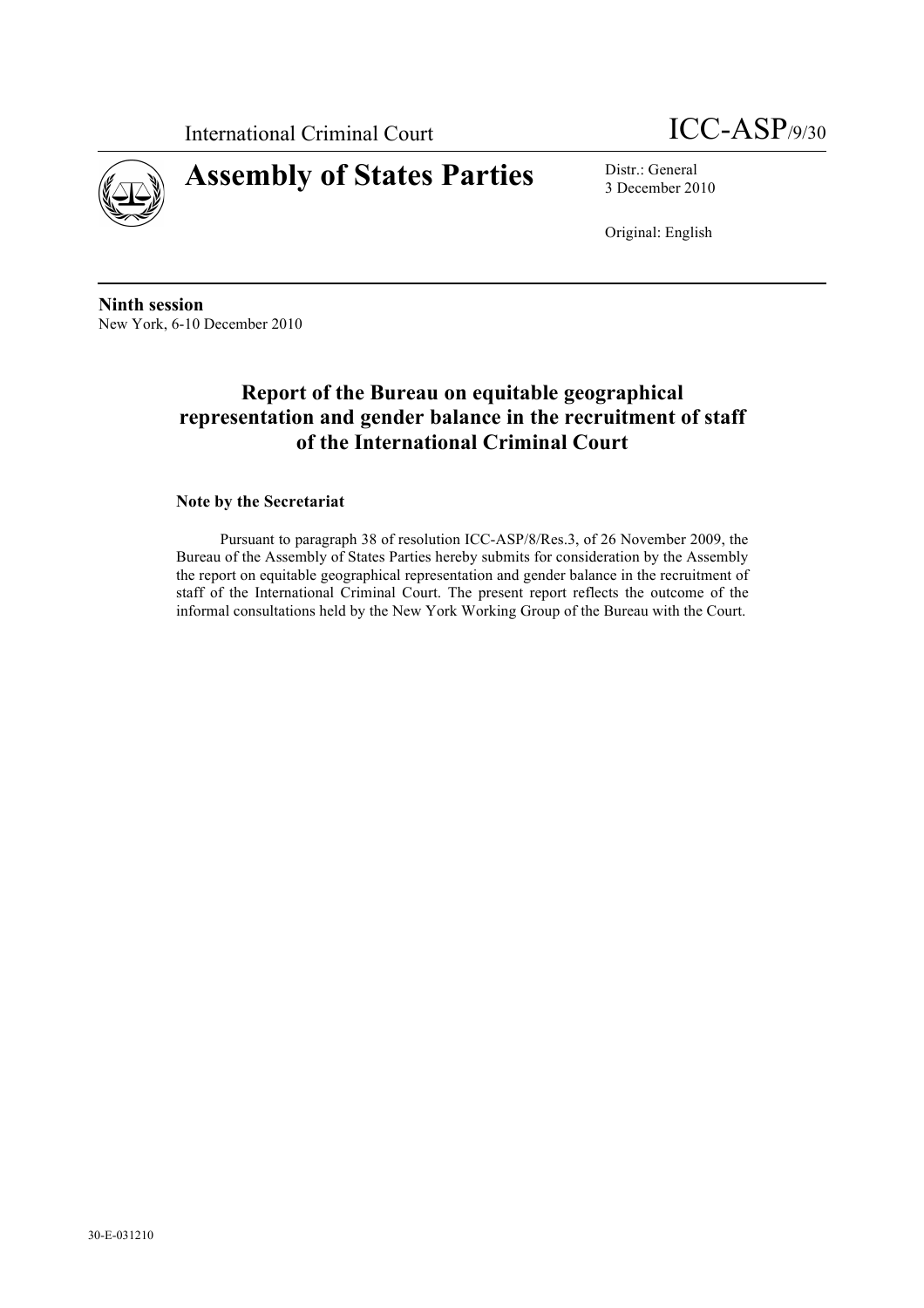## **I. Introduction**

1. The report of the Bureau on the equitable geographical representation and gender balance in the recruitment of staff of the International Criminal Court ("the Court")<sup>1</sup> was considered by the Assembly of States Parties ("the Assembly") on November 21, 2008. The Assembly endorsed the recommendations contained therein and recommended that the Bureau "continue to engage the Court to identify ways to improve equitable geographical representation within the existing model, without prejudice to any future discussions on the suitability, or otherwise, of the current model, as well as to remain seized of the issue of geographical representation and gender balance and to report thereon to the ninth session of the Assembly.'

2. The facilitator, Mr. Eden Charles (Trinidad and Tobago), prepared an interim report which was submitted for the consideration of the New York Working Group. This report was taken note of during the eighth session of the Assembly of States Parties.<sup>3</sup>

3. The facilitator convened informal consultations on 28 October 2010 with a view to preparing an updated report on the subject for the consideration of the New York Working Group. Bilateral consultations were also held with some delegations in order to ascertain their views. The facilitator also received inputs from some delegations via electronic mail.

4. At the informal consultations, the Registrar of the Court, Ms. Silvana Arbia, provided an update on the efforts of her office to address the issue of geographical representation and gender balance within existing resources. These efforts had resulted in an increase in the number of female African counsel on the list of defence counsel. These lawyers had also been provided with relevant training.

5. The Registrar also indicated that the Human Resources Section had visited a few of the underrepresented States Parties to advise on the best methods of applying for positions at the Court. As a result, the Court had received 8,622 applications from January to September 2010 in comparison with 13,902 applications received during 2009.<sup>4</sup>

6. She also highlighted efforts undertaken to ensure that geographical representation and gender balance are duly taken into account when selecting participants for the Internship and Visiting Professionals programme.

7. A suggestion was made during the informal consultations on 28 October 2010 that the low attendance at the consultations might be a reflection of the impression among delegations that all was well with the progress made, which was reflected in the figures concerning geographical representation and gender balance in the recruitment of staff.

8. The facilitator noted that while any progress was welcomed, States would be requested to provide additional comments on the updated figures. He also called upon States to provide comments regarding the application of the United Nations model by the Court in its recruitment of staff. Comments were also received electronically from States **Parties** 

!!!!!!!!!!!!!!!!!!!!!!!!!!!!!!!!!!!!!!!!!!!!!!!!!!!!!!!!!!!!

<sup>&</sup>lt;sup>1</sup> ICC-ASP/7/21.

<sup>2</sup> *Official Records of the Assembly of States Parties to the Rome Statute of the International Criminal Court, Seventh session, The Hague, 14-22 November 2008* (ICC-ASP/7/20), vol. I, part III, ICC-ASP/7/Res/3, para. 27.

<sup>&</sup>lt;sup>3</sup> Report of the Bureau on equitable geographical representation and gender balance in the recruitment of staff of the International Criminal Court (ICC-ASP/8/47).

<sup>4</sup> ICC Staff report situation 30 September 2010.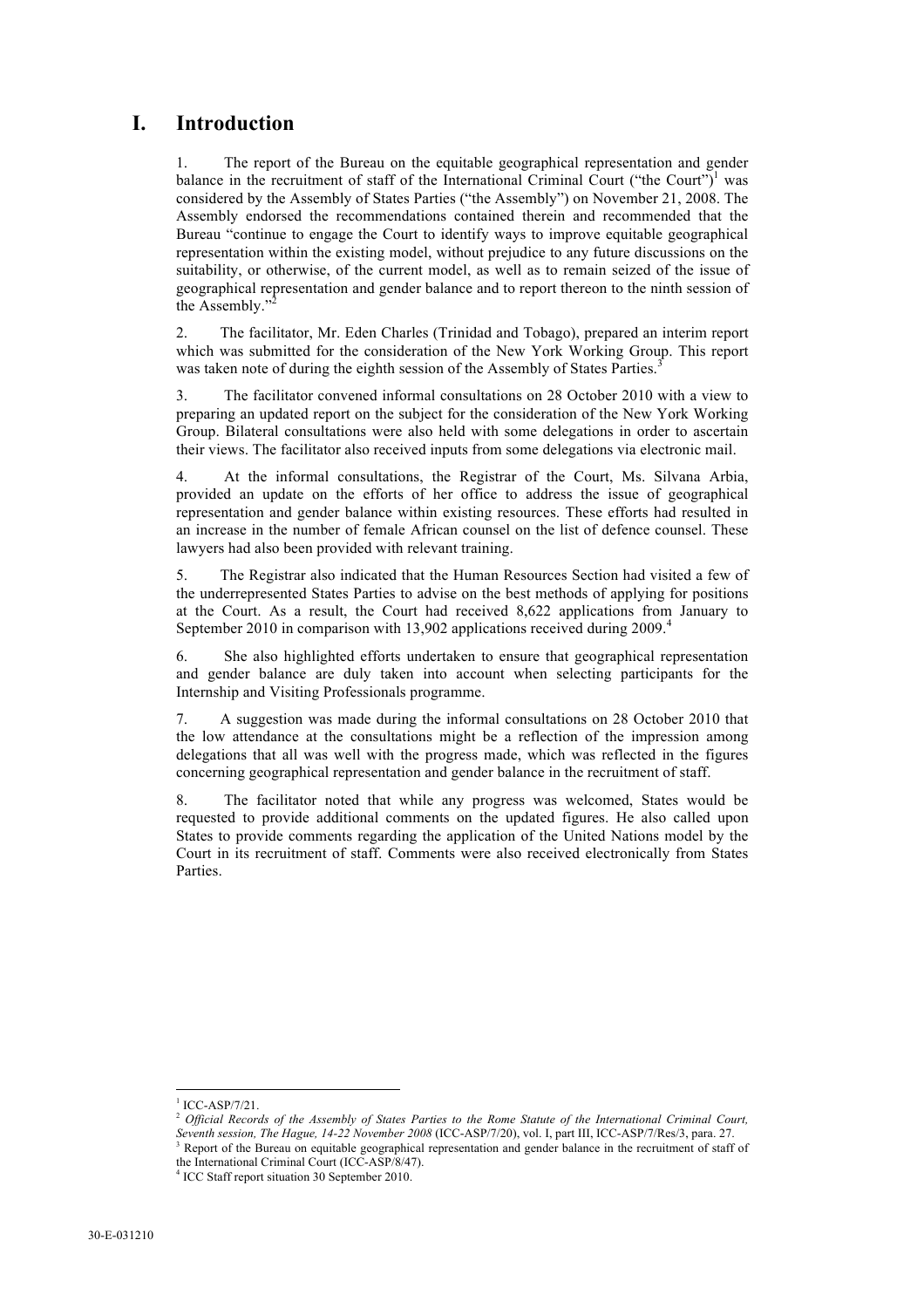## **II. Findings**

Statistics provided show that females comprise 49.58 per cent of the Court's professional staff, while males comprise 50.42 per cent, a disparity of three persons.<sup>5</sup>

10. The most recent data illustrates that 178 males and 175 females are among the Professional and Director levels of staff. Of the entire Court staff however, there is a disparity of 507 males and 444 females, with the largest difference being in the category of established positions at the Court. <sup>6</sup>

11. Based on the current number of States Parties to the Rome Statute, the Court projects to recruit 12.57 per cent of its staff from Africa, 18.54 per cent from Asia, 8.28 per cent from Eastern Europe, 14.24 per cent from Latin America and the Caribbean (GRULAC) and 46.38 per cent from Western European other States (WEOG).<sup>7</sup> The statistics provided by the Court reveal that, as at 12 October 2010, 27 States are overrepresented, 18 are in balance, 13 are underrepresented, while 56 are not represented. <sup>8</sup>

As at 30 September 2010, 15.46 per cent of staff had been recruited from African States, 6.94 per cent from Asian States, 6.94 per cent from Eastern European States, 8.52 per cent from Latin America and Caribbean States (GRULAC), and 62.15 per cent from Western European and other States (WEOG).<sup>9</sup>

13. Delegations reiterated the point that the Court should give preference to the employment of nationals from States Parties and signatories to the Rome Statute. It was also agreed that applications should be received from other States.<sup>10</sup>

#### **III. Recommendations**

- 1. The Court should continue to build on the strides it has made in the recruitment of female staff, particularly at senior levels.
- 2. The Court should address the disparity which exists in the employment of staff at other levels in the establishment.
- 3. The Human Resources Section of the Court should, within existing resources, continue to make visits to underrepresented States in an effort to create greater awareness of employment opportunities at the Court.
- 4. The Court should continue to disseminate information regarding vacancies through various media.
- 5. The Court should employ pervasive and persistent measures to disseminate information regarding vacancies in regions that are underrepresented in order to attract nationals from as many States as possible, thereby assisting with the universality of the Rome Statute.
- 6. The Court should give preference to the employment of nationals of States Parties and signatories to the Rome Statute, while also continuing to accept applications from nationals from other States when necessary.
- 7. Efforts should be made to expand the Internship and Visiting Professionals Programme. Interns with the requisite skills should be evaluated with a view to being hired to fill vacancies which may arise.
- 8. The Court should consider adopting alternative models as the existing United Nations model appears not to result in the achievement of equitable geographical representation and gender balance in the recruitment of staff. $<sup>11</sup>$ </sup>

<sup>!!!!!!!!!!!!!!!!!!!!!!!!!!!!!!!!!!!!!!!!!!!!!!!!!!!!!!!!!!!!</sup> 5 Ibid.

<sup>6</sup> Ibid.

 $<sup>7</sup>$  Ibid.</sup>

<sup>&</sup>lt;sup>8</sup> Geographical distribution as of 12 October 2010.

<sup>9</sup> ICC Staff report situation 30 September 2010.

<sup>10</sup> *Official Records … First session… 2002* (ICC-ASP/1/3), part IV, ICC-ASP/1/Res.10, annex, para. 4.

<sup>&</sup>lt;sup>11</sup> Report of the Bureau on geographical representation and gender balance in the recruitment of staff of the International Criminal Court (ICC-ASP/6/22/Add.1), annex XII.